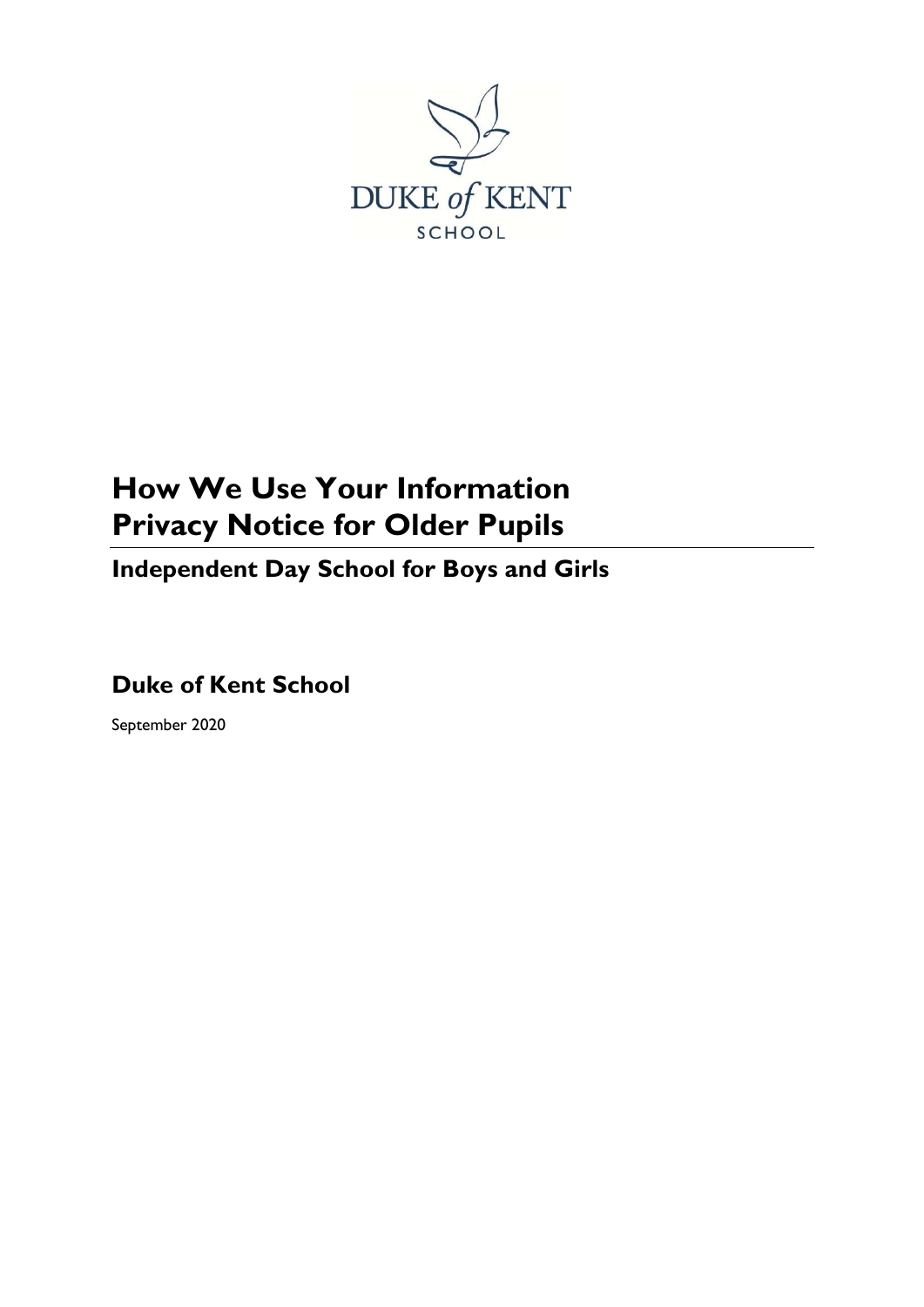# **Introduction**

This notice is to help you understand **how** and **why** we collect your personal information and **what** we do with that information. It also explains the decisions that you can make about your own information.

If you have any questions about this notice please talk to your Form Teacher.

# **What is "personal information"?**

Personal information is information that the School holds about you and which identifies you.

This includes information such as your name, date of birth and address as well as things like exam results, medical details, unique pupil number and behaviour records. CCTV, photos and video recordings of you are also personal information.

# **Our legal bases for using your information**

This section contains information about the legal bases that we are relying on when handling your information.

The two tables below contain a general description of the different legal bases but we have also used a colour code system so that you can see which bases we are relying on for each of the purposes described at paragraphs [1](#page-3-0) to [367](#page-5-0) below.

Legitimate interests ("LI")

This means that the School is using your information when this is necessary for the School's legitimate interests or someone else's legitimate interests. We won't rely on this basis when your interests and fundamental rights override our legitimate interests. Specifically, the School has a legitimate interest in:

- Providing you with an education and making sure that you are behaving properly.
- Complying with our agreement with your parents for you to be at the School.
- Looking after you, your classmates and our staff (e.g. your teachers).
- Keeping the school buildings safe.
- Making sure that the School is well managed and that we protect the School's reputation.
- Telling people about the School and what we do here e.g. we may use photographs of you in our prospectus, on our website or in our social media.
- Ensuring that all relevant legal obligations of the School are complied with (for example in relation to inspections).
- Using your information in connection with legal disputes.
- Improving the School e.g. if we want to raise money to build new buildings or to make sure that we are providing you and your classmates with a good schooling experience.

In addition your personal information may be processed for the legitimate interests of others. For example, we may use information about you when investigating a complaint made by one of your fellow pupils.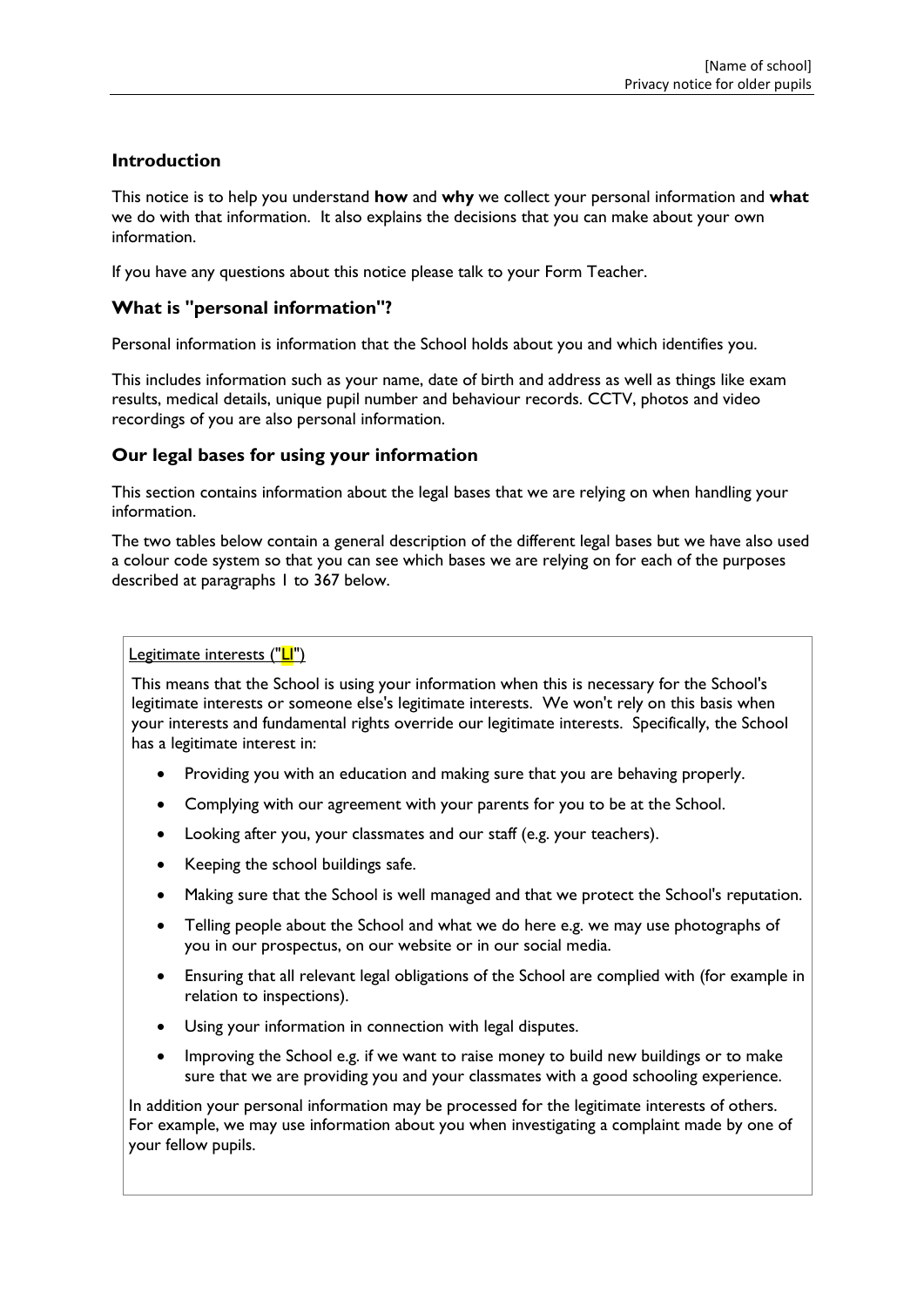**Legal obligation ("LO")** 

The School might need to use your information in order to comply with a legal obligation, for example, to report a concern about your wellbeing to Children's Services. We will also have to disclose your information to third parties such as the courts, the local authority or the police where legally obliged to do so.

Vital interests ("VI")

In limited circumstances we may use your information to protect your vital interests or the vital interests of someone else (e.g. if you or they are seriously hurt).

Performance of a task carried out in the public interest (or carrying out public tasks) ("PI")

This applies where what we are doing is for the benefit of people generally. The following are examples of where this applies:

- providing you and others with an education;
- safeguarding and promoting your welfare and the welfare of your classmates;
- facilitating the efficient operation of the School; and
- ensuring that we comply with all of our legal obligations.

The School must also comply with an additional condition where it processes special categories of personal information. These special categories include: personal information revealing racial or ethnic origin, political opinions, religious or philosophical beliefs, genetic information, biometric information, health information, and information about sex life or orientation.

Substantial public interest ("SPI")

The School is allowed to use special categories of personal information where doing so is necessary in the substantial public interest. This is similar to "public interest" in the table above. For example, the School will use information about your health to look after you. We may also use other types of special category personal data about you to provide you with an education, to look after you and your classmates or when the School is inspected.

Employment and social protection and social security law ("ESP")

There will be times when the School needs to use your information because we are an employer (e.g. we employ your teachers). Also the School will use your information to comply with social protection law (e.g. to look after you) and social security laws. Social protection law is concerned with preventing, managing, and overcoming situations that adversely affect people's wellbeing.

#### Vital interests

In limited circumstances we may use your information to protect your vital interests or the vital interests of someone else (e.g. if you or they are seriously hurt).

#### Legal claims ("LC ")

We are allowed to use your information if this is necessary in relation to legal claims. For example, this allows us to share information with our legal advisors and insurers. This applies whenever sharing special category data is necessary in relation to legal claims.

#### Medical purposes ("MP")

This includes medical treatment and the management of healthcare services.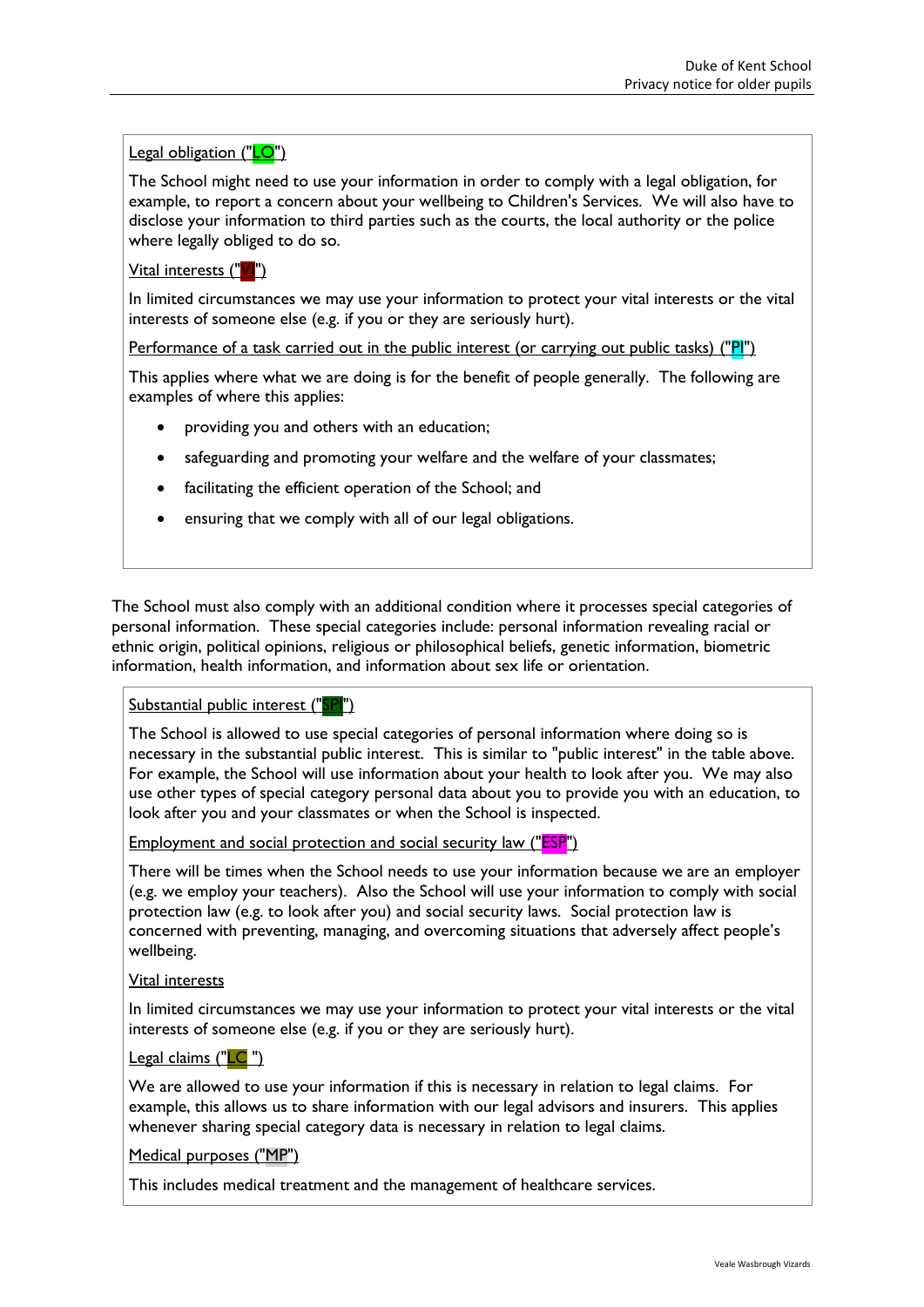## **How and why does the School collect and use your personal information?**

We set out below different ways in which we use personal information and where this personal information comes from. The letters highlighted in different colours below refer to the legal bases we are relying on. Please see the section above for an explanation.

- <span id="page-3-0"></span>1. The School's primary reason for using your personal information is to provide you with an education - <mark>LI</mark>, <mark>PI, S</mark>
- 2. The School will also use your personal information to safeguard and promote your welfare and the welfare of others (for example, so that we can look after you if you are hurt) -  $LI$ , Pl, SPI, ESP, MP.

Admissions forms give us lots of personal information about you such as your name, contact details, disabilities, any particular difficulties you have with work, hobbies and interests, medical information (such as information about an allergy) and family circumstances. We get information from you, your parents, your teachers and other pupils. Your old school also gives us information about how well you did and any difficulties you had so that we can teach and care for you.

Sometimes we get information from your doctors and other professionals where we need this to look after you.

- 3. We will use information about you during the admissions process e.g. when marking your entrance exams and learning more about you from your parents before you join the School. We may let your old school know if you have been offered a place at the School - LI, PI, SPI.
- 4. We need to tell the appropriate teachers if you have a health issue  $LI$ ,  $PI$ ,  $SPI$ .
- 5. We will need to tell your teachers if you have special educational needs or need extra help with some tasks - <mark>LI, PI, SPI</mark>.
- 6. We will need to share information about you (e.g. about your health and wellbeing) with the School Nurse or counsellor - <mark>LI, PI, SPI</mark>, ESP, MP.
- 7. If we have information that you suffer from an allergy we will use this information so that we can look after you - LI, PI, SPI, VI, MP.
- 8. If we have information that you suffer from a disability we will use information about that disability to provide support - LI, PI, SPI, ESP and in certain circumstances, MP.
- 9. Where appropriate, the School will have information about your religious beliefs and practices. For example, if you do not eat certain foods - LI, PI, SPI.
- 10. We use CCTV to make sure the School site is safe. CCTV is not used in private areas such as changing rooms - LI, PI, SPI.
- 11. We record your attendance and if you have time away from the School we record the reason(s) why - LI, PI, SPI.
- 12. We will need to report some of your information to the government (e.g. the Department for Education). We will need to tell the local authority that you attend the School, if you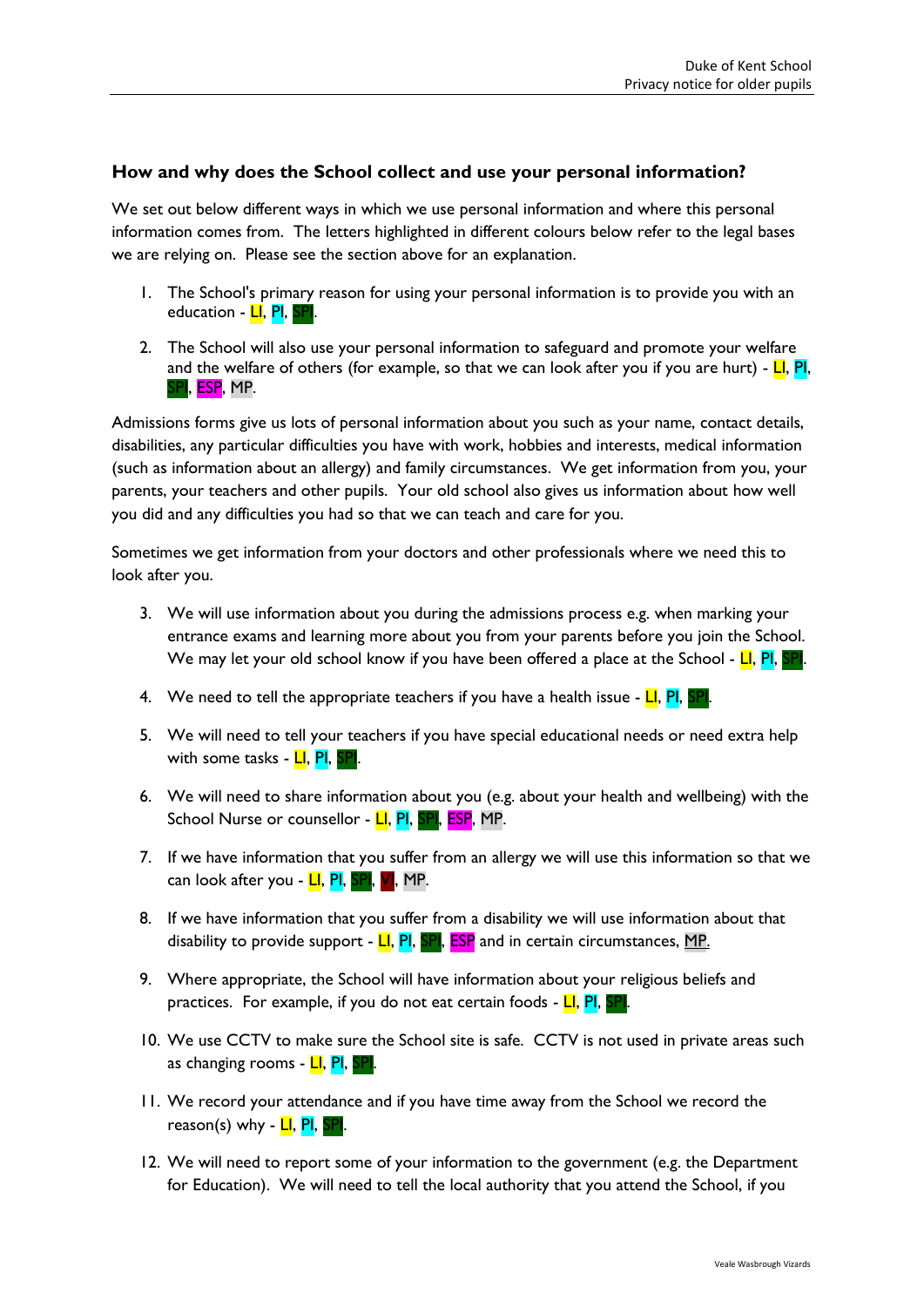leave the School or let them know if we have any concerns about your welfare - LI, LO, PI, SPI, ESP.

- 13. We are legally required to provide the Department for Education with certain information about you and your classmates. Some of this information will be stored on the National Pupil Database. Organisations can request information from the National Pupil Database which includes information about you. But they are only allowed to do this for limited purposes and they must be very careful about how they use your information. More information can be found here - [https://www.gov.uk/government/publications/national-pupil](https://www.gov.uk/government/publications/national-pupil-database-user-guide-and-supporting-information)[database-user-guide-and-supporting-information](https://www.gov.uk/government/publications/national-pupil-database-user-guide-and-supporting-information) - LO, SPI.
- 14. We may need to share information about you with the Health and Safety Executive (a government organisation) if there is a health and safety issue at the School -  $LI$ ,  $LO$ , PI,
- 15. The School is a charity which means that we may need to share your information with the Charity Commission which checks how we are behaving as a charity -  $LI$ , LO, PI, SPI.
- 16. We will need information about any court orders or criminal matters which relate to you. This is so that we can safeguard your welfare and wellbeing and the other pupils at the School - <mark>LI</mark>, PI, SPI
- 17. If you are from another country we have to make sure that you have the right to study in the UK. Sometimes the government will ask us to provide information as part of our reporting requirements. - LI, LO, PI, SP.
- 18. Depending on where you will go when you leave us we will provide your information to other schools, colleges or potential employers. For example, we will share information about your exam results and provide references - LI, PI, SPI.
- 19. We may pass on information to your next school which they need to look after you, for example, information about any concerns we have had about your welfare  $\overline{\mathsf{L}}$ ,  $\overline{\mathsf{L}}$ ,  $\overline{\mathsf{L}}$ ,  $\overline{\mathsf{L}}$ ,  $\overline{\mathsf{L}}$ ,  $\overline{\mathsf{L}}$ ,  $\overline{\mathsf{L}}$ ,  $\overline{\mathsf{L}}$ ESP.
- 20. When you take public examinations (e.g. GCSEs) we will need to share information about you with examination boards. For example, if you require extra time in your exams - LI, PI, SPI.
- 21. The School is sometimes inspected to make sure that we are continuing to be a good school. We will have to make your information available to the inspectors to help them to carry out their job - <mark>LI, LO, PI, SPI</mark>.
- 22. If someone makes a complaint about how the School has behaved we may need to use your information to deal with this appropriately. For example, if your parents complain that we have not looked after you properly - LI, PI, SPI.
- 23. The School may share information about you with the local authority for the purpose of the preparation, implementation and / or review of your Statement of Special Educational Needs or Education Health and Care Plan - LI, PI, LO.
- 24. We may need to share information about you with the police or our legal advisers if something goes wrong or to help with an enquiry. For example, if one of your classmates is injured at School or if there is a burglary - LI, LO, PI, SPI, LC.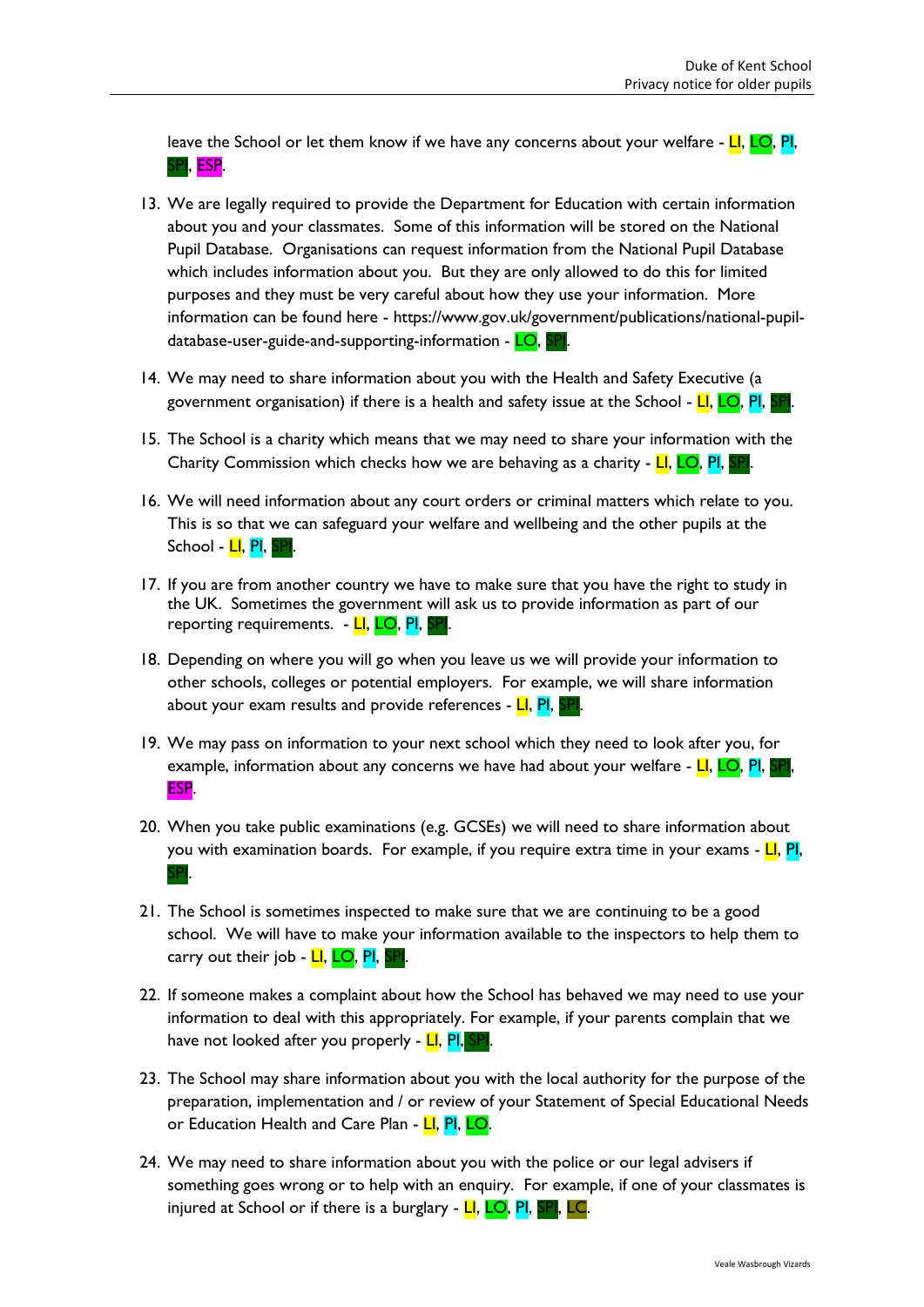- 25. We use consultants, experts and other advisors to assist the School in fulfilling its obligations and to help run the School properly. We will share your information with them if this is relevant to their work - LI, PI, SPI.
- 26. If you have misbehaved in a serious way, we may need to share information with the police and we may need to use information about the action taken by the police -  $LI$ ,  $LO$ , PI, SPI, ESP.
- 27. We may share some information with our insurance company to make sure that we have the insurance cover that we need -  $LI$ ,  $PI$ ,  $SI$ ,  $LC$ .
- 28. Parents who are based outside of the UK will sometimes appoint someone to act on their behalf during the admissions process (an overseas agent). If this applies to you, your parents may provide information to the overseas agent so that he or she can pass this on to the School. We will sometimes share information with the overseas agent, for example, we may send them the letter telling your parents that we are offering you a place so that they can pass this on to your parents -  $Ll$ .
- 29. We will share your academic and (where fair) your behaviour records with your parents or education guardian so they can support your schooling - **LI**, PI, SPI
- 30. We will monitor your use of email, the internet and mobile electronic devices e.g. iPads. This monitoring is sometimes carried out using computer software. In certain circumstances we will look at the content of your communications (e.g. emails and text messages). We monitor and look at your use of technology (e.g. your use of your phone) to check that you and your classmates are not misbehaving, at risk of harm or for other good reasons. If you would like more information about this you can read the acceptable use of IT/IPad and email policy or speak to your Form Teacher - LI, PI, SPI.
- 31. We may use photographs or videos of you for the School's website and social media sites or prospectus to show prospective pupils what we do here and to advertise the School. We may continue to use these photographs and videos after you have left the School -  $L$ .
- 32. Sometimes we use photographs and videos for teaching purposes, for example, to record a drama lesson - LI.

If you have concerns about us using photographs or videos of you please speak to your Form Teacher.

- 33. We publish our public exam results, sports fixtures and other news on the website and put articles and photographs in the local news to tell people about what we have been doing  $\sim$   $\blacksquare$ .
- 34. We will keep details of your address when you leave so we can find out how you are getting on -  $Ll$ .
- 35. The School must make sure that our computer network is working well and is secure. This may involve information about you, for example, our anti-virus software might scan files containing information about you - LI.
- <span id="page-5-0"></span>36. From time to time, we may use a third party to provide activities such as an external sports coach. We may share your information with them, for example, to tell them what sports you are good at- LI, PI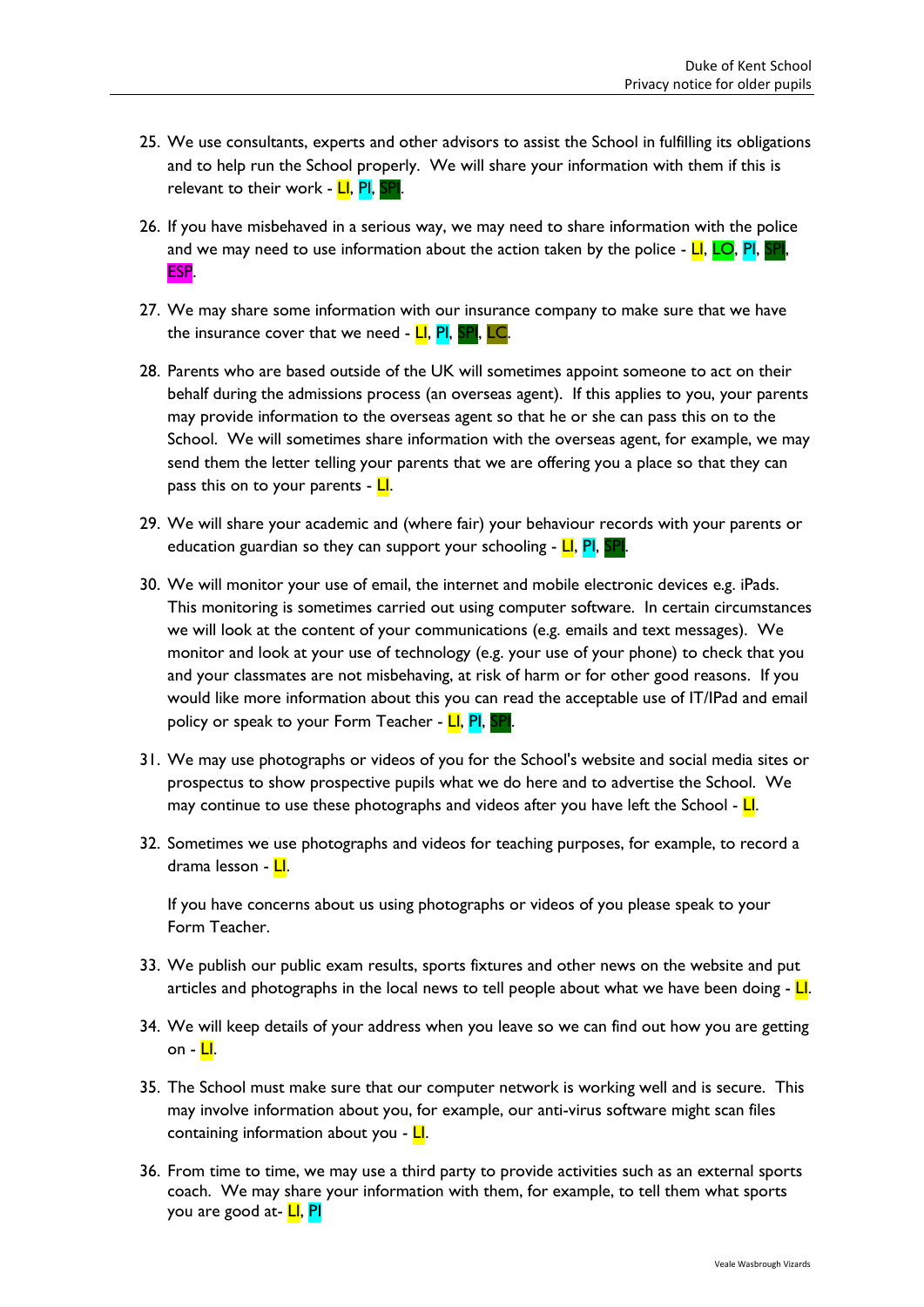37. We can keep information about you for a very long time or even indefinitely if we need this for historical, research or statistical purposes. For example, if we consider the information might be useful if someone wanted to write a book about the School -  $LI$ .

We will only share your information with other people and organisations when we have a good reason to do so. In exceptional circumstances we may need to share it more widely than we would normally.

We sometimes use contractors to handle personal information on our behalf. The following are examples:

- a. IT consultants who might access information about you when checking the security of our IT network; and
- b. we use third party "cloud computing" services to store some information rather than the information being stored on hard drives located on the School site.

If you have any questions about any of the above, please speak to your Form Teacher.

#### **Criminal offence information**

In exceptional circumstances, we may use information about criminal convictions or offences. We will only do this where the law allows us to. This will usually be where such processing is necessary to carry out our obligations, to exercise our rights or to look after our pupils.

#### **More than one basis**

As you will see from the information above, in some cases we will rely on more than one basis for a particular use of your information. In addition, we may move from one of the legal bases listed above to another as circumstances change. For example, if we become are really worried about your wellbeing, we may start to rely on "legal obligation" to share personal information with the local authority in addition to the other legal bases which are noted for looking after you.

#### **Consent**

We may ask for your consent to use your information in certain ways as an alternative to relying on any of the bases in the table above. For example, we may ask for your consent before taking or using some photographs and videos if the photograph or video is more intrusive and we cannot rely on legitimate interests. If we ask for your consent to use your personal information you can take back this consent at any time.

Any use of your information before you withdraw your consent remains valid. Please speak to your Form Teacher if you would like to withdraw any consent that you have given.

#### **Sending information to other countries**

We may send your information to countries which do not have the same level of protection for personal information as there is in the UK. For example, we may store your information on cloud computer storage based overseas.

The European Commission has produced a list of countries which have adequate data protection rules. The list can be found here: https://ec.europa.eu/info/law/law-topic/data-protection/datatransfers-outside-eu/adequacy-protection-personal-data-non-eu-countries\_en

If the country that we are sending your information to is not on the list, or is not a country within the EEA (which means the European Union, Liechtenstein, Norway and Iceland), then it might not have the same level of protection for personal information as there is in the UK.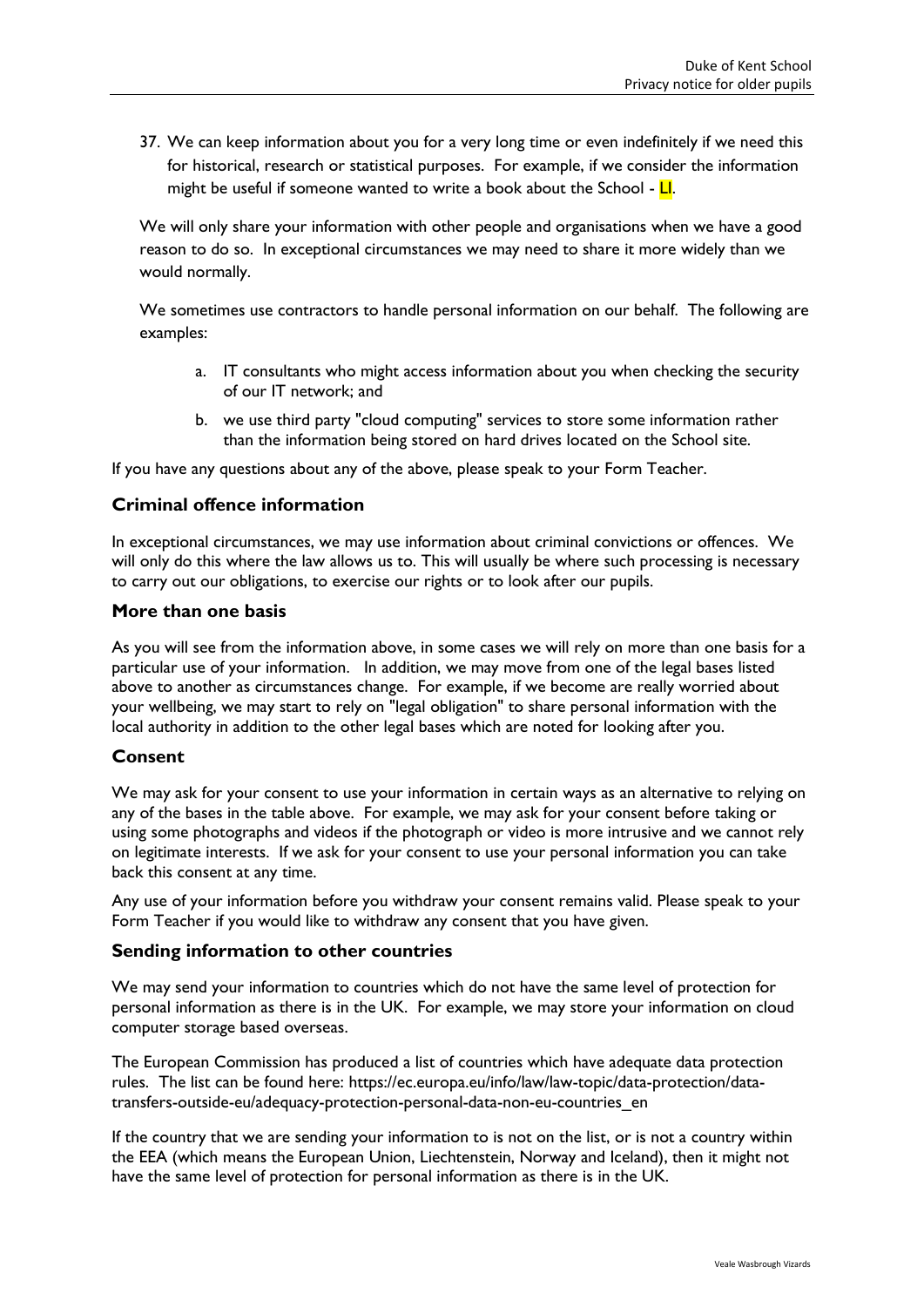We will provide you with details about the safeguards which we have in place outside of this privacy notice. If you have any questions about the safeguards that are in place please contact the Operations Bursar.

## **For how long do we keep your information?**

We keep your information for as long as we need to in order to educate and look after you. We will keep some information after you have left the School, for example, so that we can find out what happened if you make a complaint.

In exceptional circumstances we may keep your information for a longer time than usual, but we would only do so if we had a good reason and only if we are allowed to do so under data protection law.

Please see our Information and Records Retention Policy for more detailed information. This can be found on our website here http://www.dukeofkentschool.org.uk/about-duke-of-kent/schoolinformation-and-policies

#### **What decisions can you make about your information?**

From 25 May 2018 you will be able to make various decisions about your information. Some of these are new rights whilst others build on your existing rights. Your rights are as follows:

- **Rectification**: if information the School holds about you is incorrect you can ask us to correct it.
- **Access**: you can also ask what information we hold about you and be provided with a copy. This is commonly known as making a subject access request. We will also give you extra information, such as why we use this information about you, where it came from and what types of people we have sent it to.
- **•** Deletion: you can ask us to delete the information that we hold about you in certain circumstances. For example, where we no longer need the information.
- **Portability**: you can request the transfer of your information to you or to a third party in a format that can be read by computer in certain circumstances.
- **Restriction**: our use of information about you may be restricted to simply storing it in some cases. For example, if you tell us that the information is inaccurate we can only use it for limited purposes while we check its accuracy.
- **Object:** you may object to us using your information where:
	- we are using it for direct marketing purposes (e.g. to send you the School magazine);
	- the legal basis on which we are relying is either legitimate interests or performance of a task carried out in the public interest. Please see the section "Our legal bases for using your information" above;
	- we are using it for historical or scientific research purposes or archiving purposes. For example, we may keep photographs of your class for historical reasons.

Your Form Teacher can give you more information about your data protection rights.